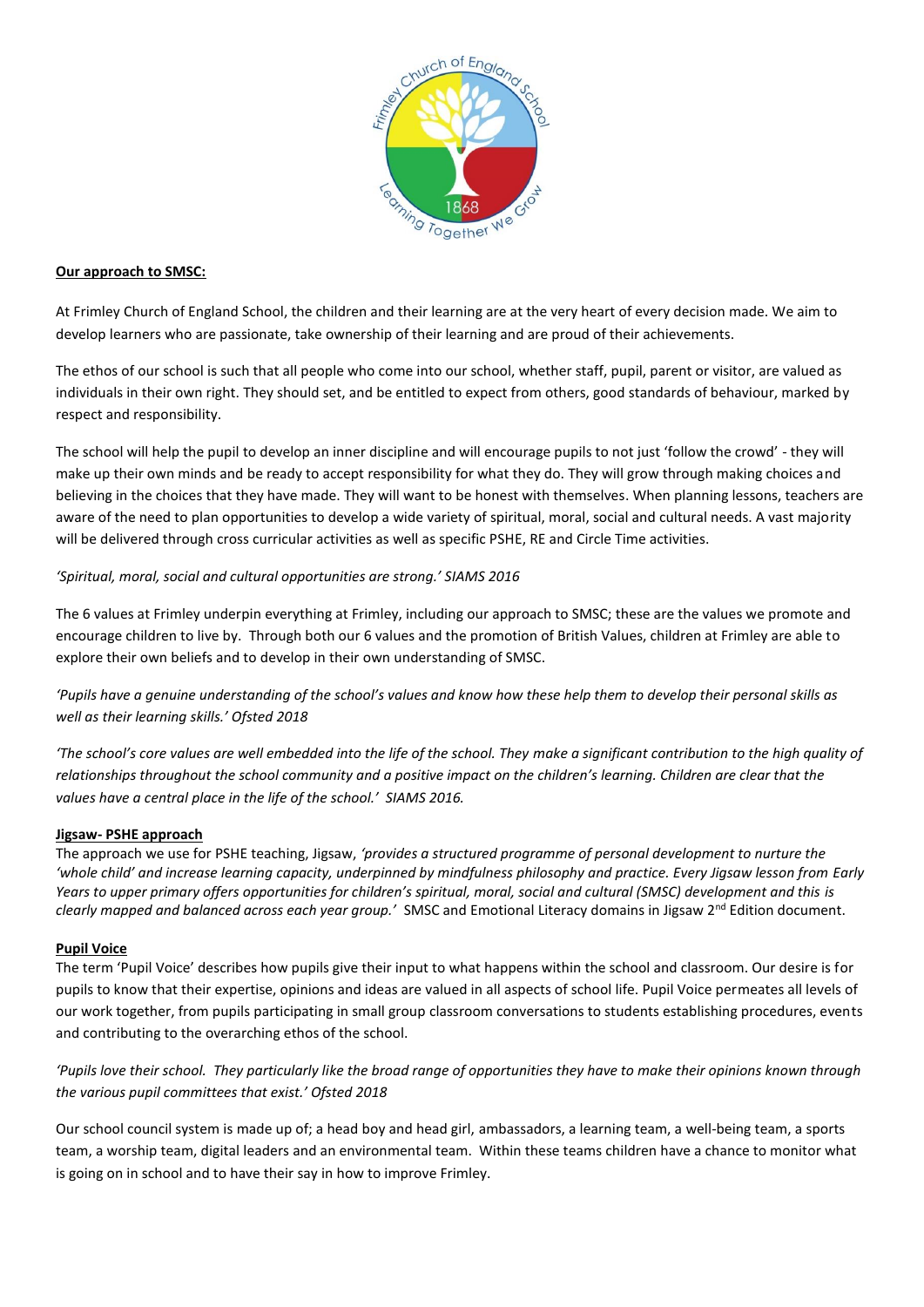## **Spiritual Development**

We have a shared definition of spirituality:

Spirituality is being able to reflect on what we believe and experience, and to consider how this affects our lives.

Children are encouraged to develop their own spirituality throughout the curriculum. This is through the use of Windows, Mirrors and Doors:



Windows- giving children opportunities to become *aware* of the world in new ways; to *wonder* about life's 'Wows' (things that are amazing). In this children are learning *about* life in all its fullness.



Mirrors- giving children opportunities to *reflect* on their experiences; to *meditate* on life's big questions and to consider some possible answers.

Doors- giving children opportunities to *respond* to all of this; to *do* something creative as a means of expressing, applying and further developing their thoughts and convictions. In this they are learning to *live* by putting into action what they are coming to believe and value.

Planned opportunities for spiritual development in all subjects can be seen across the school and children are given opportunities to reflect upon the meaning of spiritual experiences.

Examples of experiences commonly regarded as spiritual include:

- Curiosity and mystery
- Awe and wonder
- Connection and belonging
- Heightened self-awareness
- Prayer and worship
- Deep feelings of what is felt to be ultimately important
- A sense of security, well-being, worth and purposefulness

The school will develop a climate or ethos within which all pupils can grow and flourish, respect others and be respected; accommodating difference and respecting the integrity of individuals.

These can occur during any part of the school day, eg. when listening to music, discussing the care needed for animals, exercising empathy or creativity, how we live, contemplating the future, etc.

#### **Moral Development**

At Frimley Church of England School we believe that a morally aware pupil will develop a wide range of skills. These can include the following:

- Distinguish right from wrong, based on knowledge of the moral codes of their own and other cultures
- Develop an ability to think through the consequences of their own and others' actions
- Have an ability to make responsible and reasoned judgements
- Ensure a commitment to personal values
- Have respect for others' needs, interests and feelings, as well as their own
- Develop a desire to explore their own and others' views, and an understanding of the need to review and re-assess their values, codes and principles in the light of experience

#### **Our school develops pupil moral development by:**

- Providing a clear moral code as a basis for behaviour which is promoted consistently through all aspects of the school
- Promoting racial, religious and other forms of equality
- Giving pupils opportunities across the curriculum to explore and develop moral concepts and values for example, personal rights and responsibilities, truth, justice, equality of opportunity, right and wrong
- Developing an open and safe learning environment in which pupils can express their views and practice moral decision making
- Rewarding expressions of moral insights and good behaviour
- Recognising and respecting the codes and morals of the different cultures represented in the school and wider community
- Encouraging pupils to take responsibility for their actions, for example, respect for property, care of the environment, and developing codes of behaviour, providing models of moral virtue through literature, humanities, sciences, arts and assemblies; reinforcing the school's values through images, posters, classroom displays, etc. and monitoring in simple ways, the success of what is provided